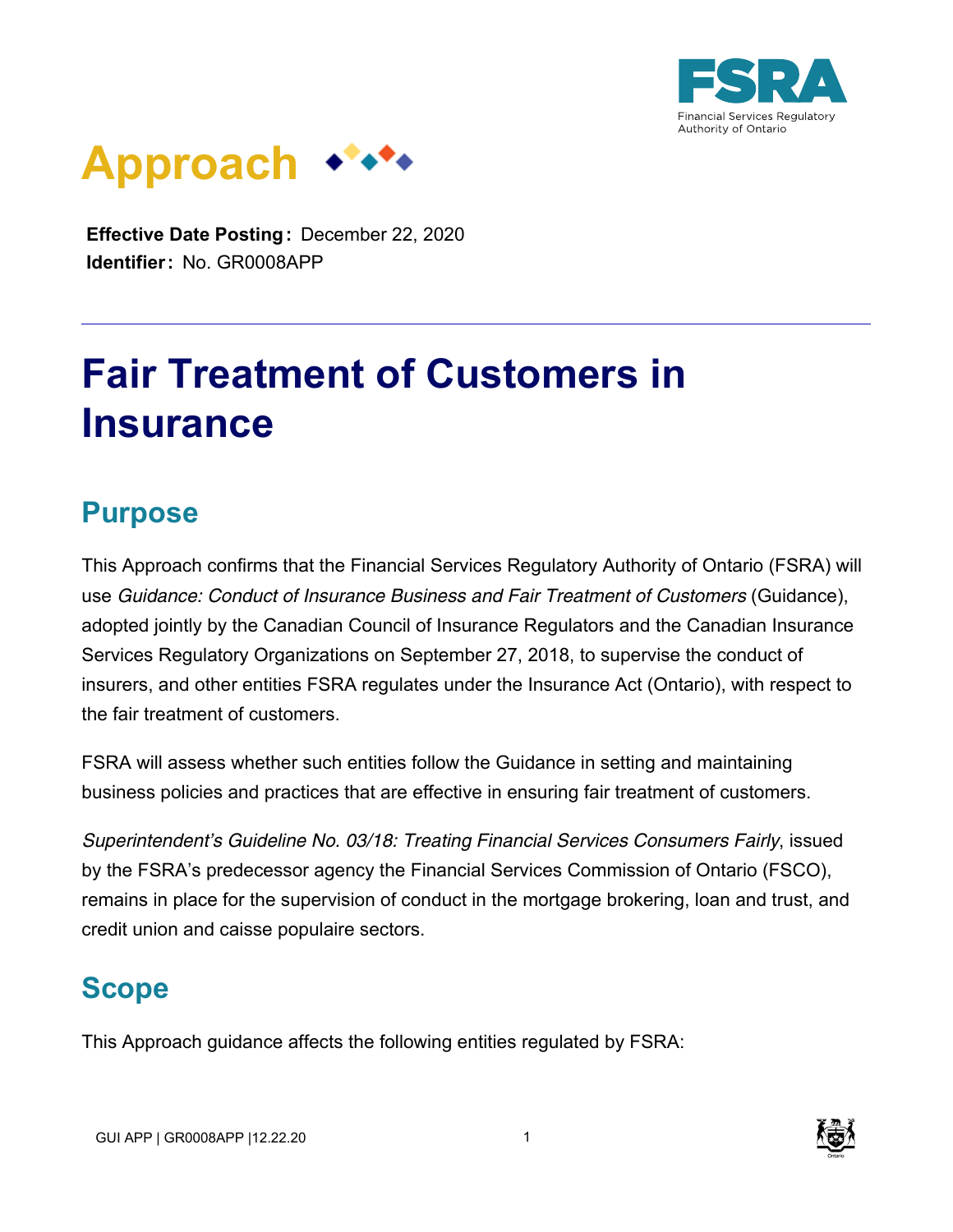

- insurance companies
- insurance agents
- corporate/partnership insurance agency businesses
- insurance adjusters
- corporate/partnership insurance adjusters businesses

#### **Rationale and Context**

The Guidance is based on *Insurance Core Principle 19, Conduct of Business* (ICP 19), set by the International Association of Insurance Supervisors.[1] ICP 19 prescribes the elements that must be in place if insurers and intermediaries are to be deemed as treating their customers fairly, from before an insurance contract is entered into and through to the point at which all obligations under that contract have been met.

FSRA's statutory mandate includes promoting high standards of business conduct and protecting the rights and interests of customers in the sectors it regulates. Although many requirements for insurance licensees are already contained in legislation, regulation and accepted industry best practices, the Guidance sets a common understanding between FSRA and its licensees of the principles that underpin fair treatment of customers throughout the lifecycle of insurance contracts.

Canadian insurance regulators developed the harmonized Guidance through the Canadian Council of Insurance Regulators (CCIR) and the Canadian Insurance Services Regulatory Organizations (CISRO). As a member of both CCIR and CISRO, FSRA (through its predecessor FSCO) played an active role in the work.

FSRA plans to continue conducting regulatory reviews in collaboration with other CCIR members. Full harmonization with the Guidance will help bring uniformity to these efforts and reduce burden on licensees.

#### **Processes and Practices**

FSRA's conduct supervision of insurance licensees regarding fair treatment of customers predates the Guidance. The Guidance catalogues the elements that FSRA considers when examining licensees' internal policies, procedures and mechanisms that identify and manage

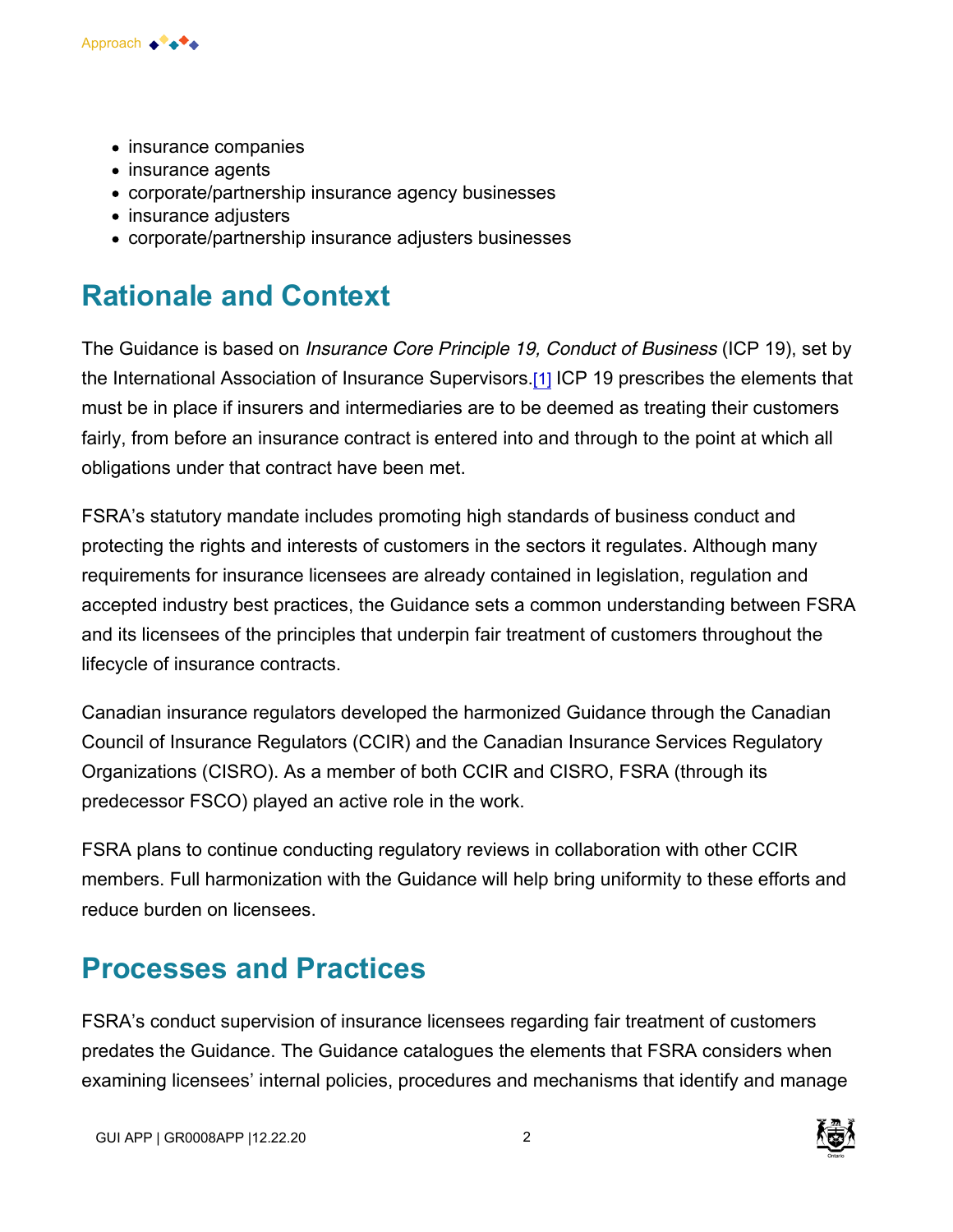

risk arising from their dealings with customers.

FSRA expects licensees to assess themselves against the Guidance when setting or revising policies and procedures, and operating their businesses. While FSRA expects compliance with the Guidance, since the Guidance is principles-based, licensees have some latitude to determine how best to achieve the expected outcomes, and reasonably demonstrate application of the principles in ways appropriate to the nature, size and complexity of their business operations and activities.

FSRA's market conduct reviews of insurers continue to focus on the alignment of business functions with fair treatment of customers principles. In these, FSRA assesses insurers':

- corporate governance
- agent training and outsourcing arrangements
- incentives and remuneration
- product marketing and advertising
- point-of-sale information
- claims handling
- complaint handling and dispute settlement

Where FSRA finds evidence of non-compliance with the Guidance, FSRA may use any of the statutory powers at its disposal to execute on this supervisory Approach. Such measures shall include remedies ranging from education and remediation to regulatory discipline and intervention.

## **Background**

In 2018, FSRA's predecessor, FSCO, issued *Superintendent's Guideline No. 03/18: Treating Financial Services Consumers Fairly Guideline* (TCF Guideline). The TCF Guideline covered the mortgage brokering, loan and trust, and credit union sectors, along with insurance.

Also in 2018, CCIR and CISRO jointly issued the Guidance, which applies only to the insurance sector. At the time of issue, it was confirmed that the TCF Guideline was well aligned with the Guidance and that Ontario insurance licensees could look to either document for assistance in ensuring that their business frameworks support the fair treatment of customers. However, stakeholders sought additional clarity from FSRA on which of the two

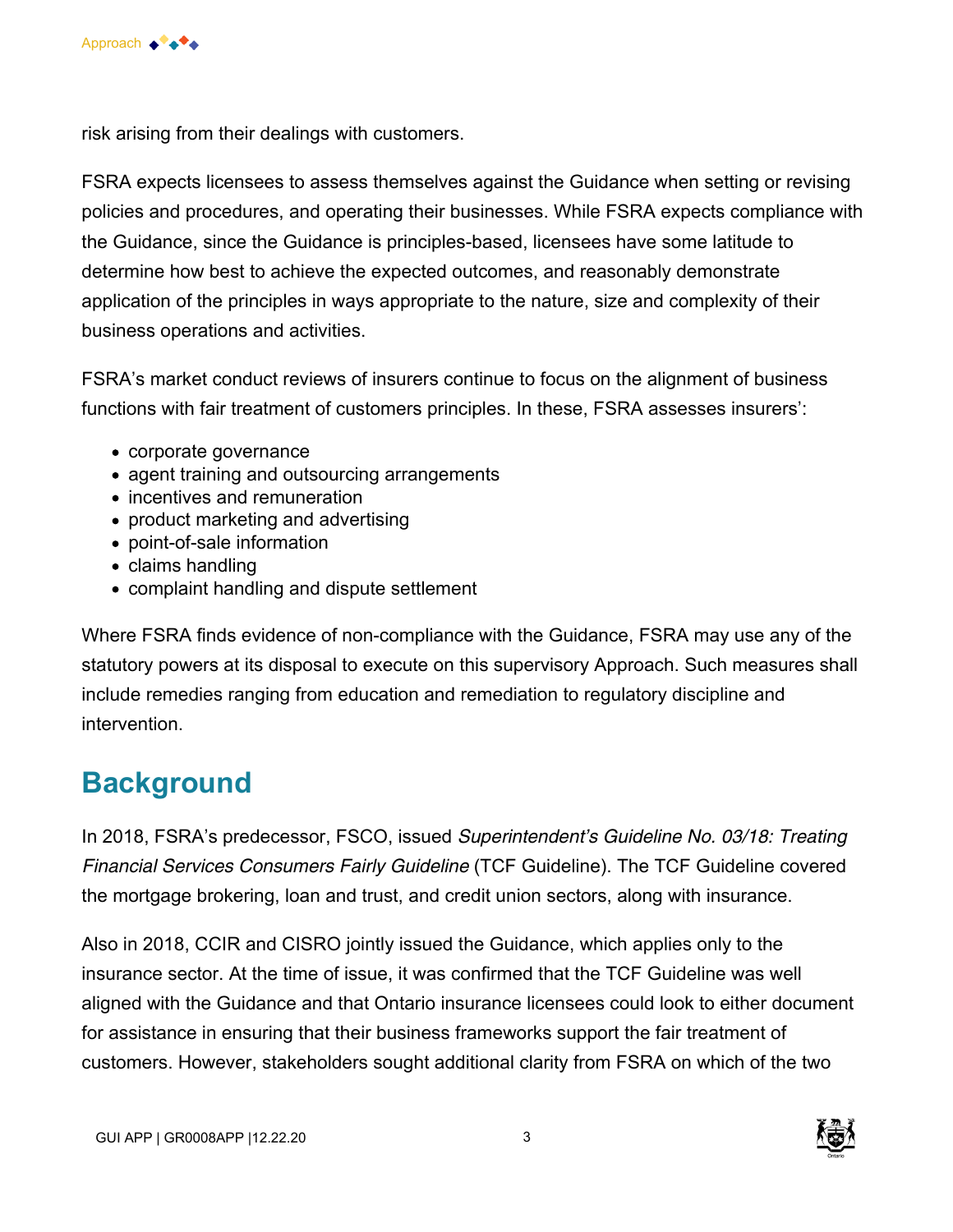

potentially applicable standards should be followed.

FSRA prioritizes the reduction of regulatory burden for financial services licensees and the adoption, where available, of a single or national standard for a sector. Harmonizing guidance regarding the fair treatment of customers in insurance with the Guidance supports this priority.

The TCF Guideline remains in place for the mortgage brokering, loan and trust, and credit union and caisse populaire sectors.

#### **Effective Date and Future Changes**

This Approach takes effect January 1, 2021.

The CCIR/CISRO Fair Treatment of Customers Working Group continues to actively engage stakeholders on potential improvements to the Guidance. Therefore, this Approach shall be deemed to incorporate any future version of the Guidance adopted by CCIR and CISRO as issued by FSRA, replacing any previous version of the Guidance. Any such updates shall be effective as of the date the revised version of the Guidance is published on CCIR's website.

This Approach will be reviewed no later than January 1, 2024.

#### **About this Guidance**

This Guidance is an Approach. Approach Guidance describes FSRA's internal principles, processes and practices for supervisory action, and application of Chief Executive Officer discretion. Approach Guidance may refer to compliance obligations but does not in and of itself create a compliance obligation.

#### **Appendices and References**

*Guidance: Conduct of Insurance Business and Fair Treatment of Customers* is available at [www.ccir-ccrra.org](http://www.ccir-ccrra.org/) and www.cisro-ocra.com.